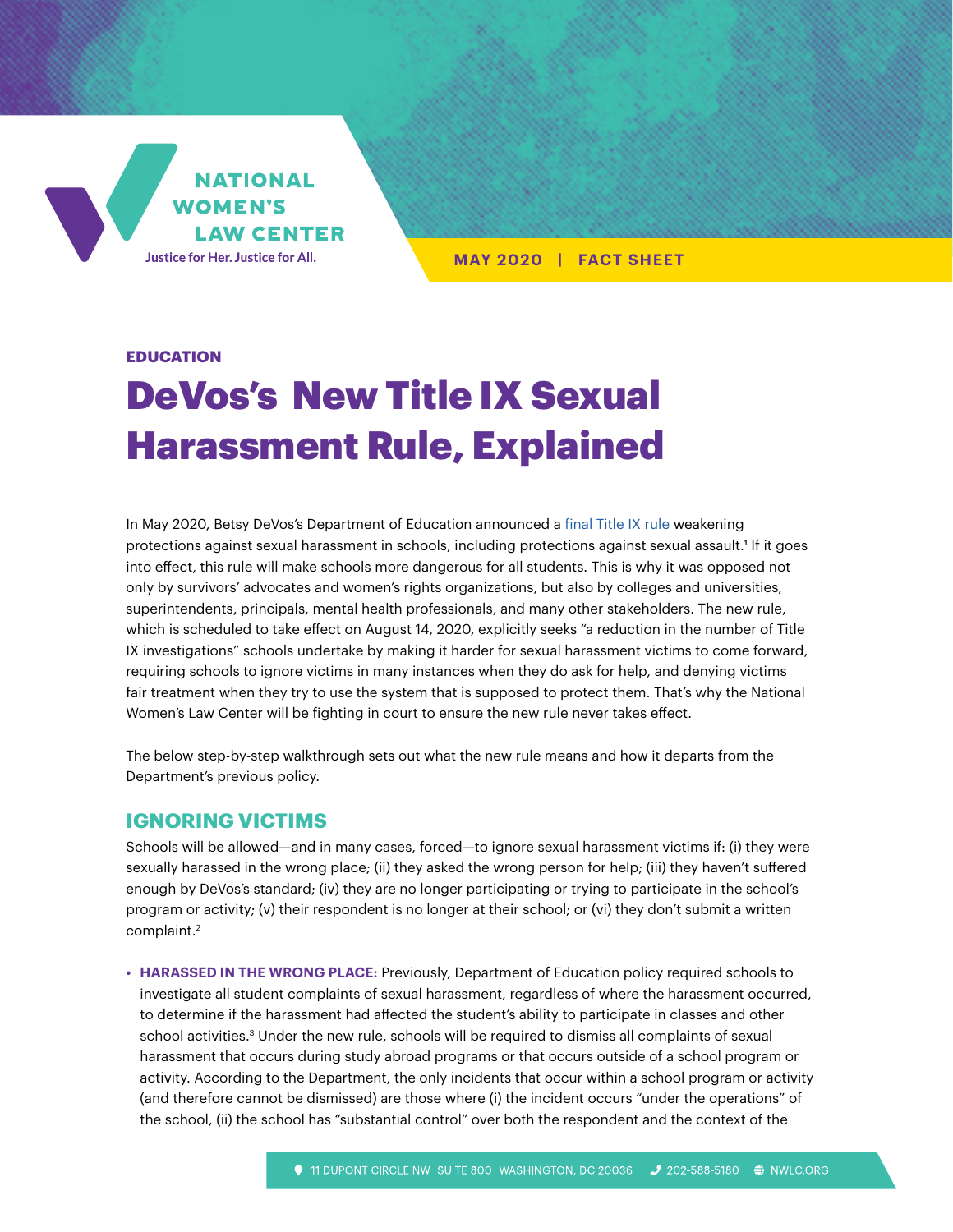incident, or (iii) the incident occurs in a building owned or controlled by a student organization that is officially recognized by a college or university.4

This rule will be devastating for students who are sexually assaulted while studying abroad, at a fraternity that isn't officially recognized by their university, or in off-campus housing, or who are harassed or stalked online outside of a school-sponsored program, and then forced to continue attending class with their rapist or abuser—or even a class *taught* by their rapist or abuser. This is why [student](https://assu.stanford.edu/sites/g/files/sbiybj6236/f/student_body_presidents_comment_on_title_ix_proposal_1.pdf)  [body presidents](https://assu.stanford.edu/sites/g/files/sbiybj6236/f/student_body_presidents_comment_on_title_ix_proposal_1.pdf)<sup>5</sup> and fraternity<sup>6</sup> and [sorority](https://www.regulations.gov/document?D=ED-2018-OCR-0064-11790)<sup>7</sup> members expressed "deep concern" about this provision, citing the fact that nearly 9 in 10 college students live off campus and many social gatherings occur off campus. Similarly, in their comments on this proposal, school administrators were ["shocked](https://aasa.org/uploadedFiles/AASA_Blog(1)/AASA Title IX Comments Final.pdf)"<sup>8</sup> by this ["serious mistake,](https://www.acenet.edu/Documents/Comments-to-Education-Department-on-Proposed-Rule-Amending-Title-IX-Regulations.pdf)"<sup>9</sup> which inhibits their ability to provide a safe environment for their students. Campus police officers agreed, noting that under the proposed rule, "[s]exual assault would be the only crime response restricted in this manner," as schools would not be restricted from disciplining students for off-campus behavior such as robberies, hate crimes, auto theft, or murder.<sup>10</sup>

**• ASKED THE WRONG PERSON FOR HELP:** Previously, schools were required to address: (i) any *employee*-onstudent or *student*-on-student sexual harassment if a "responsible employee" knew or should have known about it, and (ii) all *employee*-on-student sexual harassment that occurred "in the context of" the employee's job duties, regardless of whether a "responsible employee" knew or should have known about it.<sup>11</sup> A "responsible employee" was defined broadly as anyone whom "a student could reasonably believe" had the authority to redress sexual harassment or had the duty to report student misconduct to appropriate school officials.12 Under the new rule, institutions of higher education will be allowed to ignore all incidents of sexual harassment unless the Title IX coordinator or a school official with "the authority to institute corrective measures" has "actual knowledge" of the incident.<sup>13</sup>

This means under the new rule, colleges and universities can ignore all sexual harassment by a student or school employee unless one of a small subset of high-ranking school employees actually knows about the harassment. Colleges and universities won't have any obligation to respond when a student tells a residential advisor, teaching assistant, or professor that they are experiencing sexually harassment. They will not even be obligated to address sexual abuse of a college student by a professor—even if the abuse occurs "in the context of" the professor's job duties—*unless* the student reports it to the Title IX coordinator or an undefined official with "authority to institute corrective measures."

As survivors from Michigan State University, University [of Southern California,](https://www.publicjustice.net/wp-content/uploads/2018/11/November-1-Survivor-Letter-to-ED.pdf) and [Ohio State University](https://www.publicjustice.net/wp-content/uploads/2019/01/Comments-of-Ohio-State-Survivors-on-Title-IX-NPRM.pdf) have pointed out, had the proposed rule previously been in place, their schools would have had no responsibility to stop serial predators like Larry Nassar, George Tyndall, or Richard Strauss—just because the victims reported the abuse to coaches and trainers instead of the "right" employees—even though Nassar, Tyndall, and Strauss sexually abused countless students in the context of their jobs as medical doctors.<sup>14</sup> Again, it's no surprise that in their comments opposing this proposal, school officials in higher education were alarmed by the ["terrible](https://www.regulations.gov/document?D=ED-2018-OCR-0064-11689)  [consequences"](https://www.regulations.gov/document?D=ED-2018-OCR-0064-11689)<sup>15</sup> of this requirement.

**• HASN'T SUFFERED ENOUGH:** Previously, schools were required to investigate all complaints of sexual harassment, which was defined as "unwelcome conduct of a sexual nature."16 Under the new rule, schools will be required to dismiss all complaints that do not meet one of DeVos's three stringent definitions of "sexual harassment": (i) unwelcome "quid pro quo" sexual harassment by a school employee (*e.g.*, "I'll give you an A if you have sex with me"); (ii) an incident that meets the definition of "sexual assault," "dating violence," "domestic violence," or "stalking" under the Clery Act; or (iii) "unwelcome conduct" on the basis of sex that is "determined by a reasonable person to be so severe, pervasive, and objectively offensive that it effectively denies a person equal access" to a school program or activity.<sup>17</sup>

This means under the new rule, schools will arguably be required to ignore complaints of sexual harassment unless the victim can show that the harassment has been so severe and pervasive that it is affecting their ability to concentrate, do their schoolwork, or attend classes. This means many victims will be forced to endure repeated and escalating levels of abuse before their complaint can be investigated. Rather than allowing schools to respond to all complaints of sexual harassment, the rule will require victims to first claim that their access to education has suffered as a result of the harassment before their school can investigate.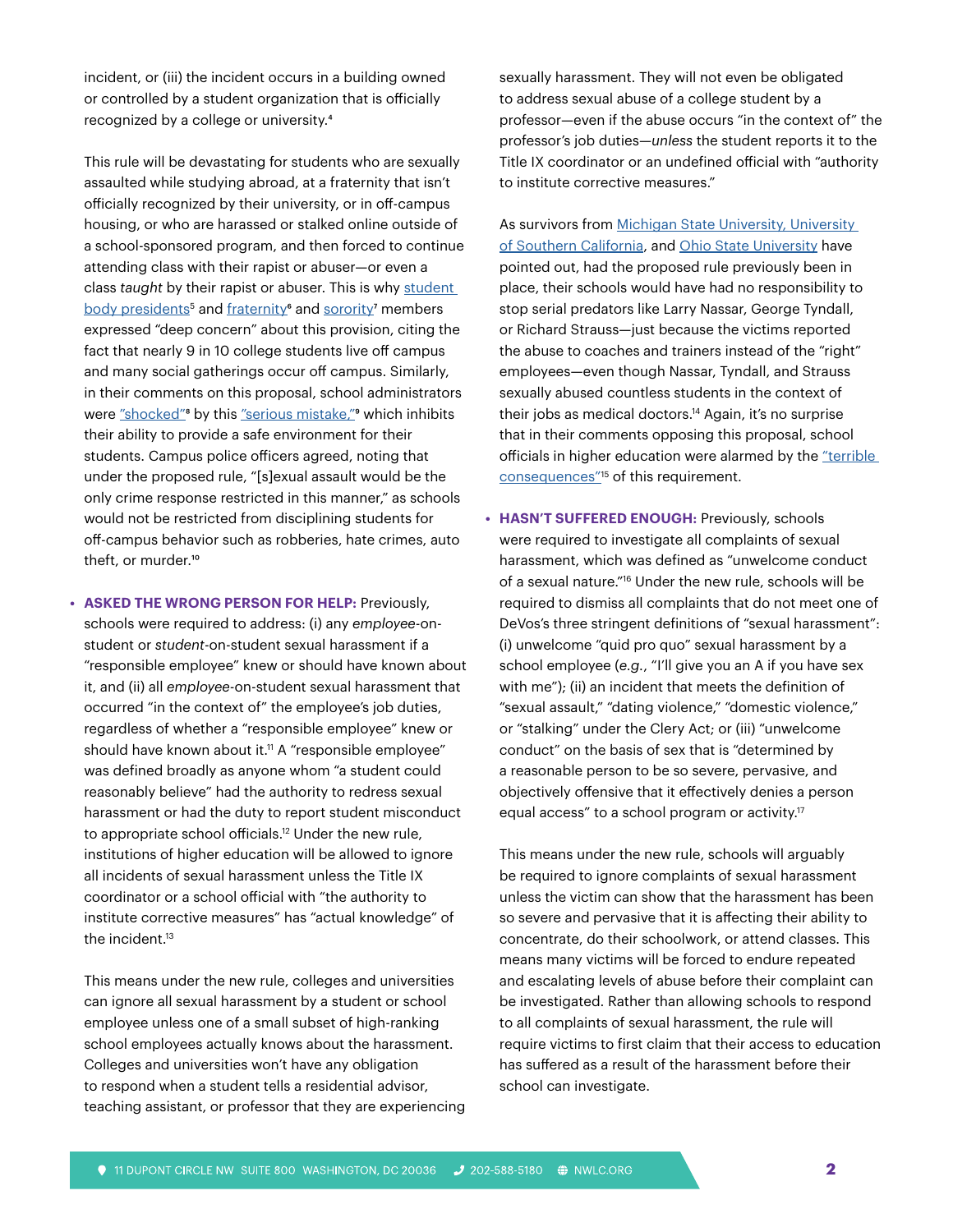It's not surprising that school officials commenting on the proposed rule thought this provision made "little sense"<sup>18</sup> and pushed schools in the "opposite direction"<sup>19</sup> from student safety. Title IX exists to ensure that sex discrimination, including sexual harassment, is never the end of anyone's education, and accordingly, schools should respond to sexual harassment complaints long before students are "effectively denied" equal access to education.

# **• VICTIM NO LONGER PARTICIPATING OR TRYING TO PARTICIPATE IN THE SCHOOL'S PROGRAM OR**

**ACTIVITY:** Under this new rule, for the first time, students will only be able to file a sexual harassment complaint with a school where they are still "participating in or attempting to participate in the education program or activity" when they file the complaint.<sup>20</sup> This means that schools will not be allowed to investigate a complaint of sexual harassment—even if the respondent is still enrolled or teaching at the school—if the victim has already graduated, transferred, or even dropped out because of the harassment and doesn't want to re-enroll or stay involved in alumni programs. Similarly, if a visiting high school student is sexually assaulted by a college student or a professor during an admit weekend, the survivor will not be able to file a complaint with that college unless they are still planning to enroll there. This will tie the hands of schools that want to respond to known sexual harassment, particularly by individuals who are still affiliated with the school and who could be a serial rapist or abuser. Unfortunately, students and other stakeholder weren't given a chance to comment on the harms of this rule, as it wasn't included in the Department's proposal.

**• RESPONDENT NO LONGER AT THE SCHOOL:** Under the new rule, for the first time, schools will be allowed to dismiss complaints—even during a pending investigation or hearing—because the respondent is no longer enrolled in or employed by their school.<sup>21</sup> This means if a student graduates or transfers to another school after sexually assaulting another student, the school will no longer have to investigate or provide supportive measures to help the survivor continue their education. Similarly, if a teacher retires or resigns after his sexual abuse of many students over several years comes to light, the school will no longer have to investigate to determine the scope of the abuse, the impact of the abuse on students, and whether other employees knew about the abuse but ignored it.

Without such an investigation, the school will no longer be required to remedy the hostile environment for the survivors and possibly the broader school community, or take steps to prevent such abuse from happening again. Unfortunately, students and other stakeholder weren't able to comment on the dangers of this rule, as it wasn't included in the Department's proposal.

**• NO FORMAL WRITTEN COMPLAINT:** Under the new rule, for the first time a school will not be required to investigate any report of sexual harassment unless it receives a "formal complaint" filed by the victim (or their parent or guardian) or signed by the Title IX coordinator, requesting an investigation.22 This requirement is especially harmful for young children, whose complaints of sexual assault or other harassment are typically made verbally, and students with disabilities that inhibit their ability to read, write, or sign a complaint. This also means that third parties will not be able to file a complaint to initiate an investigation or hearing.

# **MISTREATING VICTIMS:**

Previously, when alerted to possible sexual harassment, schools were required to respond "reasonably" to sexual harassment by investigating, providing remedies, and preventing the harassment from occurring again.23 Under the new rule, schools' responses are deemed acceptable as long as they are not "*clearly* unreasonable" or "deliberately indifferent"24—regardless of whether the victim is able to feel safe again in school.

Educators in K-12 and higher education alike objected to the parts of this rule that were proposed, because, along with the other proposed changes, it will ["perversely"](https://aasa.org/uploadedFiles/AASA_Blog(1)/AASA Title IX Comments Final.pdf)<sup>25</sup> give students in school-including children-"less protection"<sup>26</sup> from sexual harassment than adults in the workplace. They also criticized this rule for creating "confusion and [absurdity"](http://www.nea.org/assets/docs/NEA Comment Letter RE ED-2018-OCR-0064.pdf) for individuals who are protected from sexual harassment under both Title IX and Title VII—such as college and graduate students who are employed by their schools<sup>27</sup> and school employees in both K-12 and higher education but who would receive different and conflicting levels of civil rights protection if the proposed Title IX rule were to be finalized.

# **UNFAIR INVESTIGATION AND HEARING PROCEDURES**

When a sexual harassment victim is able to get an investigation, schools will still be allowed—and in many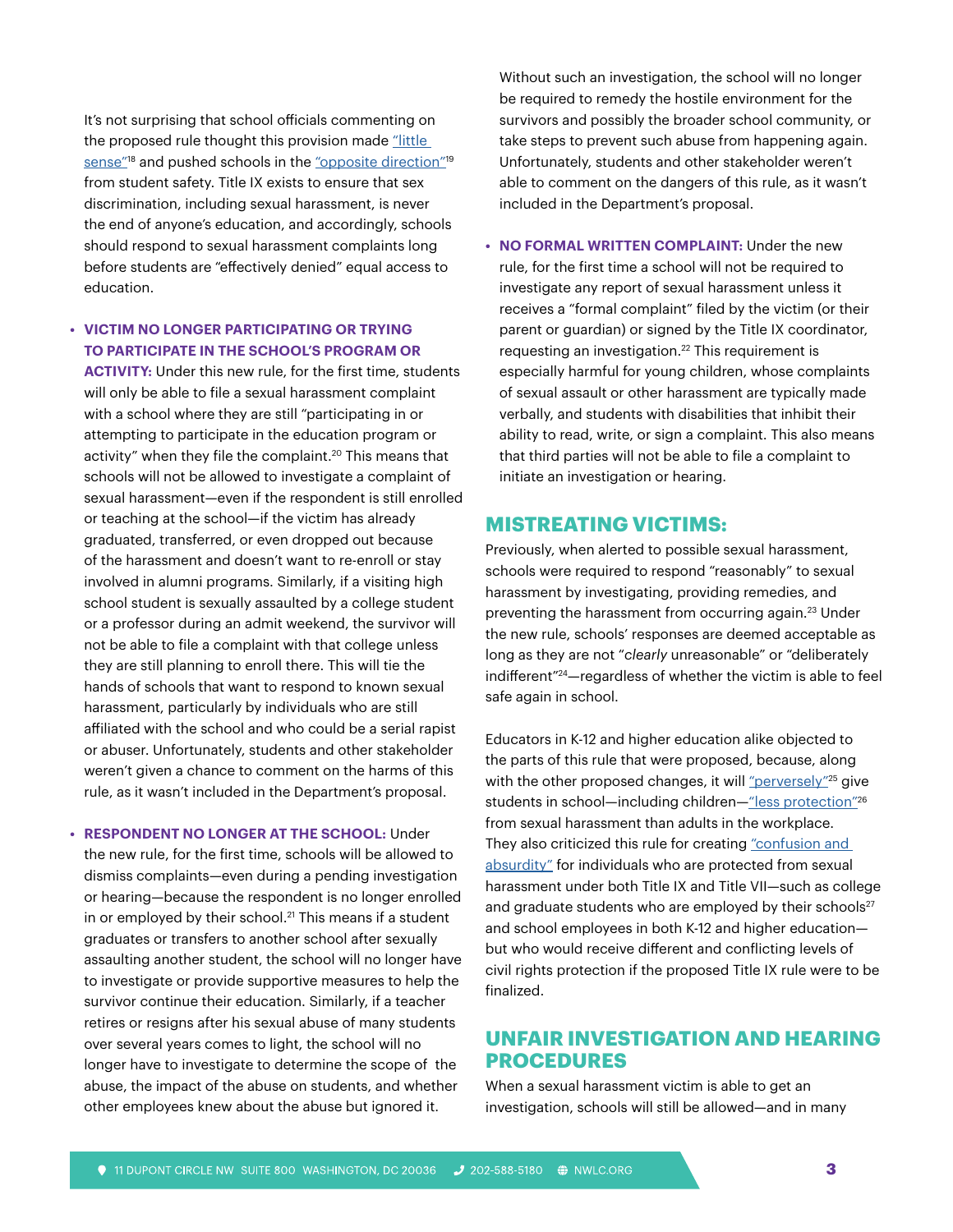cases, forced—to use unfair and re-traumatizing procedures that aren't required in any other investigations of student or staff misconduct—including: (i) creating unnecessary delays, (ii) presuming the harassment never occurred, (iii) re-traumatizing the survivor through direct, live crossexamination, and (iv) using an unfair standard of proof that tilts the investigation in favor of named harassers.

**• UNNECESSARY DELAYS:** Previously, the Department of Education recommended that schools finish investigations within 60 days.<sup>28</sup> If there was an ongoing criminal investigation, schools were required to "promptly resume" the school's investigation as soon as the police had finished gathering evidence—not wait for the ultimate outcome of the criminal investigation (which can take a very long time).<sup>29</sup>

The new rule not only replaces the *maximum* 60-day recommendation with a *minimum* 20-day requirement<sup>30</sup> but also allows schools to delay their own Title IX investigations for an unspecified period if there is an ongoing criminal investigation<sup>31</sup>—despite the fact that such investigations can be very lengthy. The new rule ignores the fact that Title IX is a civil rights law, not a criminal law, and that schools are required to conduct their own investigations *independent of the police*. The rule will make it particularly difficult for K-12 students who suffer sexual abuse to have a timely Title IX investigation, since most K 12 employees are required by state law to report child sexual abuse to the police,<sup>32</sup> which will trigger a criminal investigation. Student survivors have noted that many school investigations already take [more than 180](https://actionnetwork.org/user_files/user_files/000/029/219/original/Know_Your_IX_Comment_on_Proposed_Title_IX_Rule_(1).pdf)  [days or even up to 519 days](https://actionnetwork.org/user_files/user_files/000/029/219/original/Know_Your_IX_Comment_on_Proposed_Title_IX_Rule_(1).pdf) to resolve.<sup>33</sup> State attorneys general commenting on the proposed rule pointed out that creating additional grounds for delay will only further ["re-victimize"](https://www.nj.gov/oag/newsreleases19/Title-IX_Comments.pdf) survivors "as the process drags on without resolution or relief."34

**• PRESUMPTION OF NO SEXUAL HARASSMENT:** Under the new rule, for the first time, schools will be required to start all sexual harassment investigations with the presumption that no sexual harassment occurred<sup>35</sup>-even though no such presumption is required for other school investigations of student or employee misconduct, like physical assault or religious harassment. In other words, schools will be effectively forced to presume that all students who report sexual harassment are lying. This presumption, which improperly imports a criminal law standard into a non-criminal investigation, perpetuates the sexist myth that women and girls frequently lie about

sexual assault and other forms of sexual harassment. As the state attorneys general and campus police officers pointed out when opposing the proposed rule, this requirement not only ["improperly tilts the process"](https://www.nj.gov/oag/newsreleases19/Title-IX_Comments.pdf) in favor of named sexual harassers<sup>36</sup> but also wrongly imports a criminal law presumption into non-criminal investigations.37

### **• RETRAUMATIZING LIVE CROSS-EXAMINATION:**

Previously, schools were "strongly" encouraged to have students submit their investigation or hearing questions to a "trained third party," who would ask the questions on their behalf.38 Under the new rule, in higher education, survivors and witnesses in sexual harassment investigations will be forced to submit to cross-examination "directly, orally, and in real time" by the respondent's "advisor of choice" if they want *any of their*  statements to be considered as evidence by the school.<sup>39</sup> The respondent's advisor could be an angry parent or fraternity brother of the respondent, a faculty member who oversees the survivor's academic work, or an "attack dog" criminal defense lawyer—even if the survivor cannot afford an attorney.

Moreover, the rule prohibits schools from providing the evidentiary rules and protections that make crossexamination work in courtroom proceedings. For example, if a survivor refuses or is unable to answer even a *single* cross-examination question—perhaps because it is too traumatizing—then the school will be required to disregard *all* of the survivor's statements in the formal complaint, at the live hearing, and in all other written or oral evidence—even statements in a video of the incident clearly indicating that the survivor said "no."40 Similarly, if a police officer, nurse, or other witness is unavailable for cross-examination, even if that is for a very good reason, then *none* of their previous written or oral statements in a police report, medical record, or text or email message can be considered as evidence by the school.<sup>41</sup> In fact, even if a respondent admits to the sexual harassment in a guilty plea before a judge or in a text or email message to the complainant or a witness, the school will nonetheless be required to ignore that confession if the respondent refuses to be cross-examined at the school's live hearing.<sup>42</sup> Schools will also be prohibited from excluding any crossexamination question or evidence that is overly prejudicial or misleading or that relates to the survivor's *dating or romantic* history with other people, as long as it does not explicitly refer to their sexual history with other people.<sup>43</sup>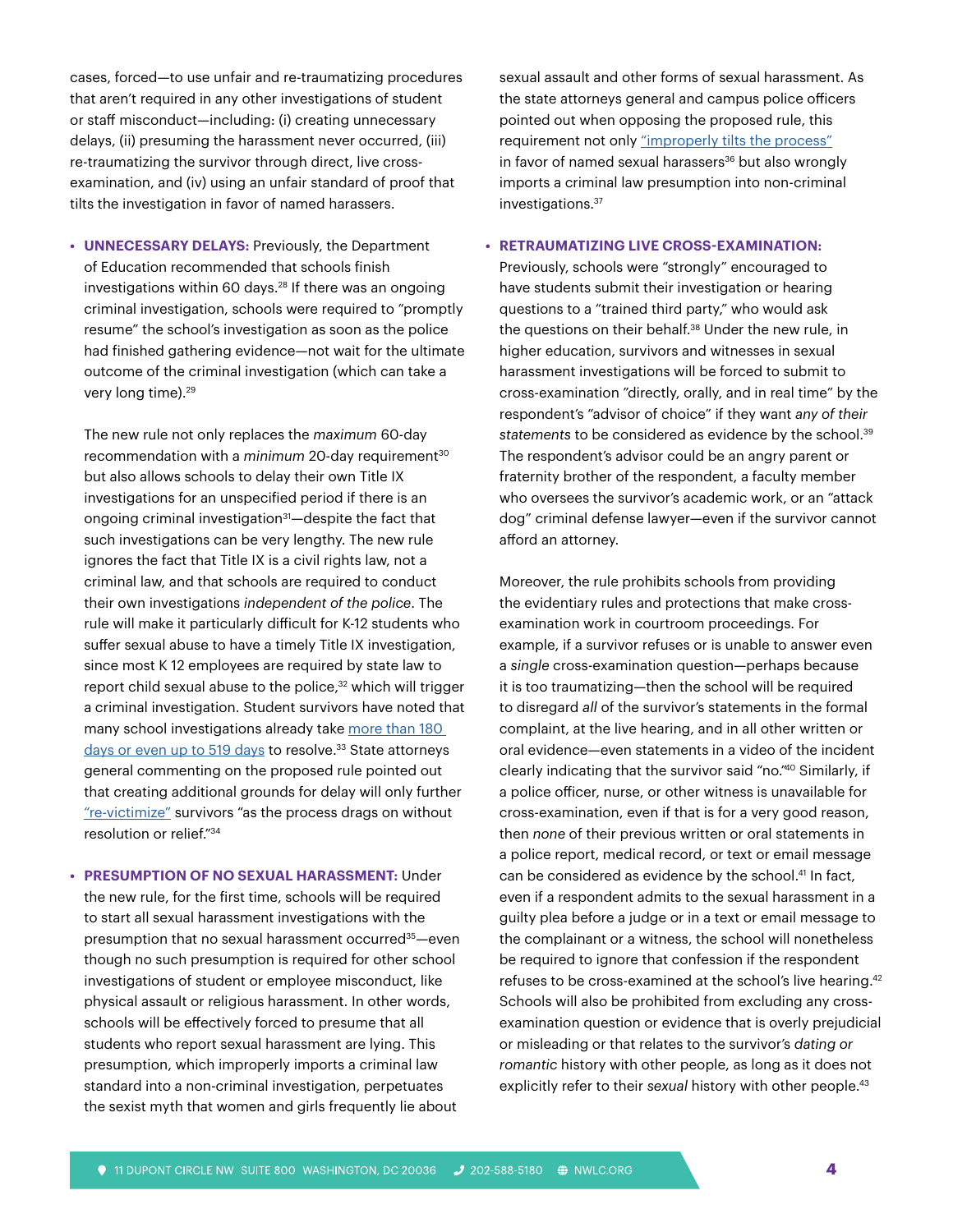In sum, the rule ensures that many student survivors will be retraumatized or deterred from coming forward at all, and that many witnesses will refuse to participate in investigatory processes. All colleges and universities will be *required* to use this process—even if the victim is a K-12 student enrolled in a community college course or college summer camp, or a small child enrolled at a universityoperated daycare center—and K-12 schools will have the option of forcing students to undergo this process,<sup>44</sup> despite evidence showing that hostile cross-examination makes it especially difficult for children to provide accurate testimony.

A requirement that schools conduct live, quasicriminal trials with live cross-examination only in sexual misconduct investigations—and not in investigations of other types of student or staff misconduct communicates the toxic and false message that allegations of sexual harassment are uniquely unreliable. The Supreme Court has never required this type of live adversarial cross-examination in school investigations.45 Student survivors who have been subjected to live cross-examination by their rapist's advisor have reported tremendous stress and trauma as a result.<sup>46</sup> Furthermore, as many attorneys and educators pointed out when criticizing the proposed rule, it is ["nonsensical"4](https://www.acenet.edu/Documents/Comments-to-Education-Department-on-Proposed-Rule-Amending-Title-IX-Regulations.pdf)7 to require school administrators to make "on-the-spot" or "real-time evidentiary decisions<sup>"48</sup> during cross-examination when even judges in courtrooms are not required to do so. Ultimately, this rule will only "inhibit the Department's [stated goals of discovering the truth."](https://www.nj.gov/oag/newsreleases19/Title-IX_Comments.pdf) 49

**• TILTED STANDARD OF PROOF:** Previously, schools were required to use a "preponderance of the evidence" standard (i.e., "more likely than not") in all sexual harassment investigations.<sup>50</sup> This is the same standard that is used by courts in [all civil rights cases](http://civilrightsdocs.info/pdf/policy/letters/2019/Joint-Comment-Title-IX-NPRM-01302019-Final.pdf)<sup>51</sup> and is the only standard of proof<sup>52</sup> that treats both sides equally. Under the new rule, schools will be able to choose between using the preponderance standard or the much higher standard of "clear and convincing evidence" (i.e., "*highly and substantially* more likely than not") to determine responsibility for sexual harassment, as long as they use the same standard against student and staff respondents.<sup>53</sup> Because some school employees' collective bargaining agreements require use of the "clear and convincing evidence" standard for all employee misconduct investigations, some schools will thus be required to use the "clear and convincing evidence" standard in student sexual harassment investigations,

even if they continue to use the preponderance standard for all other investigations of student misconduct, like a fist fight or religious harassment.

Allowing schools to use a "clear and convincing evidence" standard that tilts the scales in favor of respondents and to apply this standard only in sexual harassment investigations is inequitable and discriminatory. This rule again appears to be based on the harmful rape myth that students who report sexual harassment are inherently less credible than students who report other types of misconduct.

# **HARMFUL RESPONSES**

Schools will be allowed to use mediation to resolve studenton-student sexual assault complaints and will be permitted to fail to provide survivors with meaningful support. Both of these changes threaten significant harm to students who experience sexual assault or other forms of sexual harassment.

## **• MEDIATING STUDENT-ON-STUDENT SEXUAL ASSAULT:**

Previously, schools were prohibited from using mediation to resolve sexual assault complaints,<sup>54</sup> because mediation assumes both parties share responsibility for the assault, because mediation can allow assailants to pressure survivors into inappropriate resolutions, and because mediation often requires direct interaction between the assailant and survivor, which can be retraumatizing. Under the new rule, schools will be allowed to use mediation to resolve any complaint of student-on-student sexual harassment, including sexual assault, domestic violence, dating violence, and stalking.<sup>55</sup>

Students, survivors, and advocates alike opposed this rule when it was proposed because mediation can "foster [coercion,"](https://actionnetwork.org/user_files/user_files/000/029/219/original/Know_Your_IX_Comment_on_Proposed_Title_IX_Rule_(1).pdf) allows abusers to manipulate victims,<sup>56</sup> and allows students to be ["pressured by administrators"](https://assu.stanford.edu/sites/g/files/sbiybj6236/f/student_body_presidents_comment_on_title_ix_proposal_1.pdf) into entering mediation.<sup>57</sup>

## **• LACK OF MEANINGFUL SUPPORT FOR VICTIMS:**

Supportive measures (or "interim measures") are reasonable steps that schools are required to take before, during, or without an investigation—to ensure that sexual harassment does not interfere with a student's education. Supportive measures can include changes to class schedules or housing assignments to separate the students, counseling services, tutoring services, excused absences, or changes in assignments and tests.58 Previously, schools were instructed to minimize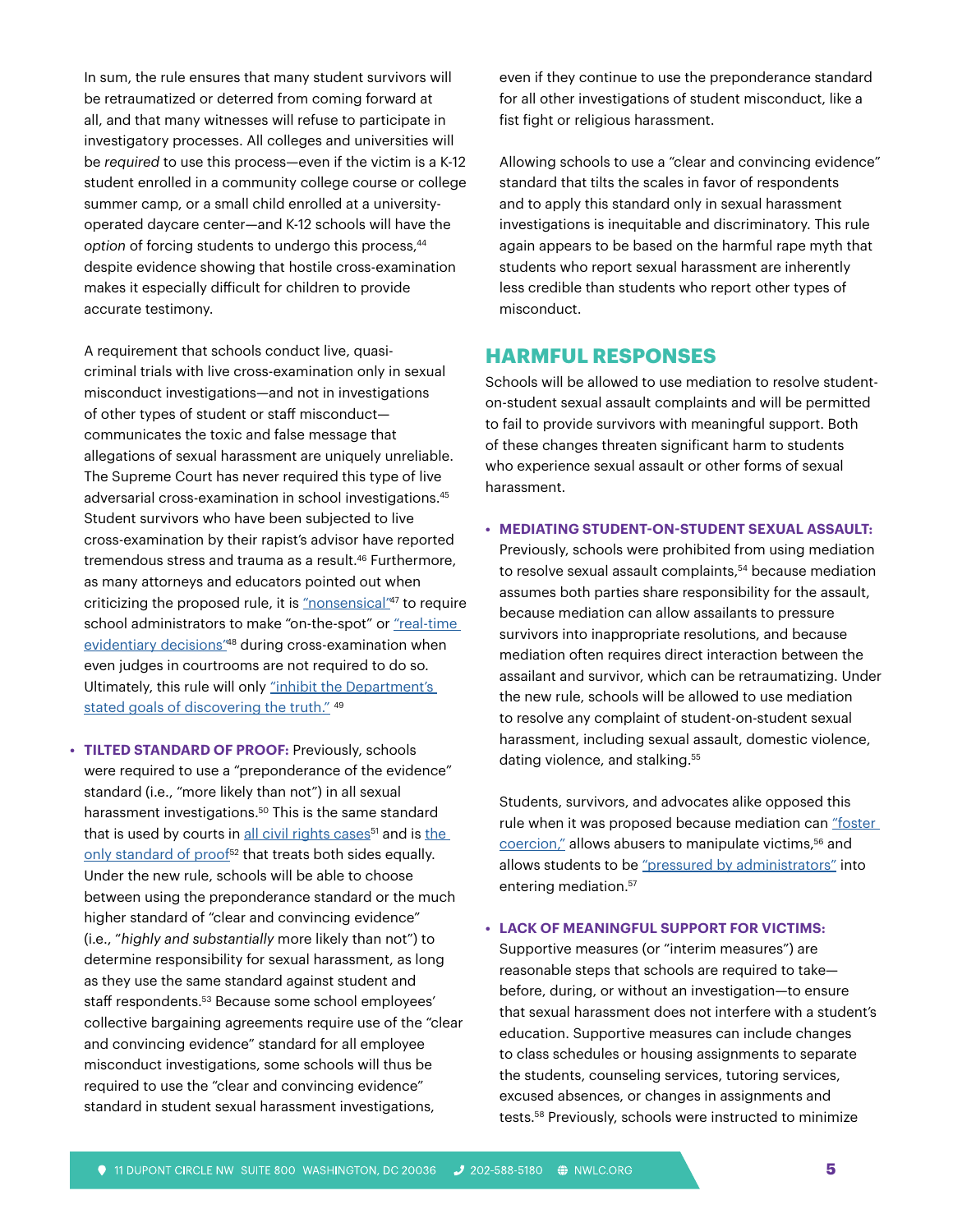the burden of these measures on the complainant.<sup>59</sup> For example, schools were permitted to issue a *one-way* no-contact order prohibiting the named harasser from contacting the complainant (instead of a *mutual* nocontact order prohibiting both parties from contacting each other).<sup>60</sup>

Under the new rule, schools will be required to provide supportive measures to complainants whose complaints are not dismissed but will be prohibited from providing supportive measures that are "disciplinary," "punitive," or that "unreasonably burden" the other party.<sup>61</sup> This may lead some schools to impose *mutual* no-contact orders, which puts victims at risk of discipline, given that abusers [often manipulate victims](https://nwlc-ciw49tixgw5lbab.stackpathdns.com/wp-content/uploads/2019/02/NWLC-Title-IX-NPRM-Comment.pdf) into violating mutual no-contact orders.62 This could also mean that some schools will [force](https://www.help.senate.gov/imo/media/doc/013019 Proposed Title IX reg caucus letter.pdf) [victims to change their own classes and dorms](https://www.help.senate.gov/imo/media/doc/013019 Proposed Title IX reg caucus letter.pdf) to avoid their rapist or abuser, because they mistakenly believe that any changes to the respondent's schedule will be seen as unreasonably burdensome.<sup>63</sup>

# **NO NOTICE OF RELIGIOUS EXEMPTIONS**

Schools that believe they have a religious exemption from Title IX that allows them to discriminate based on sex won't have to inform the Department of Education or students and families in advance that they are claiming this exemption, which can especially harm women and girls, LGBTQ students, pregnant or parenting students, and students who access or attempt to access birth control or abortion.

- **•** Under the new rule, the Department of Education is assuring schools that they will not be required to claim a religious exemption from Title IX exemption from the Department, or give students or their families any notice that they are claiming a religious exemption, *before* they engage in sex discrimination.<sup>64</sup> Schools can simply claim a religious exemption *after* they are already under investigation for violating Title IX.<sup>65</sup>
- On top of this, in a separate Title IX rule,<sup>66</sup> DeVos has proposed expanding the religious exemption to allow many more schools to discriminate based on sex in the [name of religion.](https://nwlc.org/resources/nwlc-submits-comment-opposing-betsy-devoss-title-ix-proposal-to-enable-sex-discrimination-in-the-name-of-religion/)<sup>67</sup> This new proposed rule would allow schools that have only a tangential relationship—or even no relationship—to religion to claim a right to discriminate simply because they subscribe to "moral beliefs or practices."68 This means that in DeVos's view, a school could discriminate based on not only moral principles that often have religious undertones like "modesty" or "purity,"

but also common secular principles like "fairness," "honesty," or "intellectual freedom."69

**•** These two Title IX rules, separately and together, will be especially dangerous for women and girls, LGBTQ students, pregnant or parenting students, and students who access or attempt to access birth control or abortion.

**\* \* \* \* \***

For all these reasons, the rule was strongly opposed by a wide array of stakeholders when it was proposed:

- **Students**, including [student](https://actionnetwork.org/user_files/user_files/000/029/219/original/Know_Your_IX_Comment_on_Proposed_Title_IX_Rule_(1).pdf) [survivors](https://static1.squarespace.com/static/51f82234e4b097de73d1a373/t/5c526bce21c67c217bba88a5/1548905423597/End+Rape+on+Campus+Comment.pdf),<sup>70</sup> [fraternity](https://www.regulations.gov/document?D=ED-2018-OCR-0064-11081) and [sorority](https://www.regulations.gov/document?D=ED-2018-OCR-0064-11790) members,<sup>71</sup> and student body presidents at 76 [colleges and universities in 32 states](https://assu.stanford.edu/sites/g/files/sbiybj6236/f/student_body_presidents_comment_on_title_ix_proposal_1.pdf);<sup>72</sup>
- **Educators**, including [American Federation of Teachers,](https://www.regulations.gov/document?D=ED-2018-OCR-0064-9123)<sup>73</sup> [American Council on Education](https://www.acenet.edu/Documents/Comments-to-Education-Department-on-Proposed-Rule-Amending-Title-IX-Regulations.pdf), <sup>74</sup> [Association for Student](https://www.regulations.gov/document?D=ED-2018-OCR-0064-11689)  [Conduct Administration,](https://www.regulations.gov/document?D=ED-2018-OCR-0064-11689) <sup>75</sup> [Association of American](https://www.aau.edu/sites/default/files/AAU-Files/Key-Issues/Higher-Education-Regulation/AAU-Title-IX-Comments-1-24-19.pdf)  [Universities,](https://www.aau.edu/sites/default/files/AAU-Files/Key-Issues/Higher-Education-Regulation/AAU-Title-IX-Comments-1-24-19.pdf)<sup>76</sup> [Association of Title IX Administrators,](https://cdn.atixa.org/website-media/o_atixa/wp-content/uploads/2012/01/18120231/ATIXA-NPRM-Comments-FInal.pdf)<sup>77</sup> [International Association of Campus Law Enforcement](https://www.regulations.gov/document?D=ED-2018-OCR-0064-10515)  [Administrators,](https://www.regulations.gov/document?D=ED-2018-OCR-0064-10515)<sup>78</sup> [National Education Association,](http://www.nea.org/assets/docs/NEA Comment Letter RE ED-2018-OCR-0064.pdf)<sup>79</sup> The [School Superintendents Association,](https://aasa.org/uploadedFiles/AASA_Blog(1)/AASA Title IX Comments Final.pdf)<sup>80</sup> and 73 law [professors from 26 states;](https://www.regulations.gov/document?D=ED-2018-OCR-0064-11900)<sup>81</sup>
- **• Civil rights advocates**, including [Consortium for Citizens](https://nacdd.org/wp-content/uploads/2019/01/Final-CCD-Title-IX-comments-1.30.19.pdf)  [with Disabilities,](https://nacdd.org/wp-content/uploads/2019/01/Final-CCD-Title-IX-comments-1.30.19.pdf) <sup>82</sup> [Human Rights Campaign,](https://www.regulations.gov/document?D=ED-2018-OCR-0064-11375) <sup>83</sup> [Leadership](http://civilrightsdocs.info/pdf/policy/letters/2019/Joint-Comment-Title-IX-NPRM-01302019-Final.pdf)  [Conference on Civil and Human Rights](http://civilrightsdocs.info/pdf/policy/letters/2019/Joint-Comment-Title-IX-NPRM-01302019-Final.pdf),<sup>84</sup> [MALDEF](https://www.maldef.org/wp-content/uploads/2019/01/MALDEF-Title-IX-Comment.pdf),<sup>85</sup> [NAACP](http://civilrightsdocs.info/pdf/policy/letters/2019/Joint-Comment-Title-IX-NPRM-01302019-Final.pdf),<sup>86</sup> [National Center for Transgender Equality,](https://www.regulations.gov/document?D=ED-2018-OCR-0064-11557)<sup>87</sup> [National Employment Lawyers Association](https://www.nela.org/index.cfm?pg=83FedReg61483)<sup>88</sup> Southeast [Asia Resource Action Center,](http://civilrightsdocs.info/pdf/policy/letters/2019/Joint-Comment-Title-IX-NPRM-01302019-Final.pdf)<sup>89</sup> and Southern Poverty Law [Center;](http://civilrightsdocs.info/pdf/policy/letters/2019/Joint-Comment-Title-IX-NPRM-01302019-Final.pdf) 90
- **• Medical experts**, including [American Psychological](https://www.apa.org/advocacy/interpersonal-violence/titleix-comments.pdf)  Association<sup>91</sup> and [900+ mental health professionals](https://www.regulations.gov/document?D=ED-2018-OCR-0064-104088);<sup>92</sup> and
- **• Government officials**, including [145 state legislators](https://www.regulations.gov/document?D=ED-2018-OCR-0064-8535)  [from 41 states,](https://www.regulations.gov/document?D=ED-2018-OCR-0064-8535) <sup>93</sup> [36 United States senators](https://www.help.senate.gov/imo/media/doc/013019 Proposed Title IX reg caucus letter.pdf), 94 and [19 state](https://www.nj.gov/oag/newsreleases19/Title-IX_Comments.pdf)  [attorneys general.](https://www.nj.gov/oag/newsreleases19/Title-IX_Comments.pdf) 95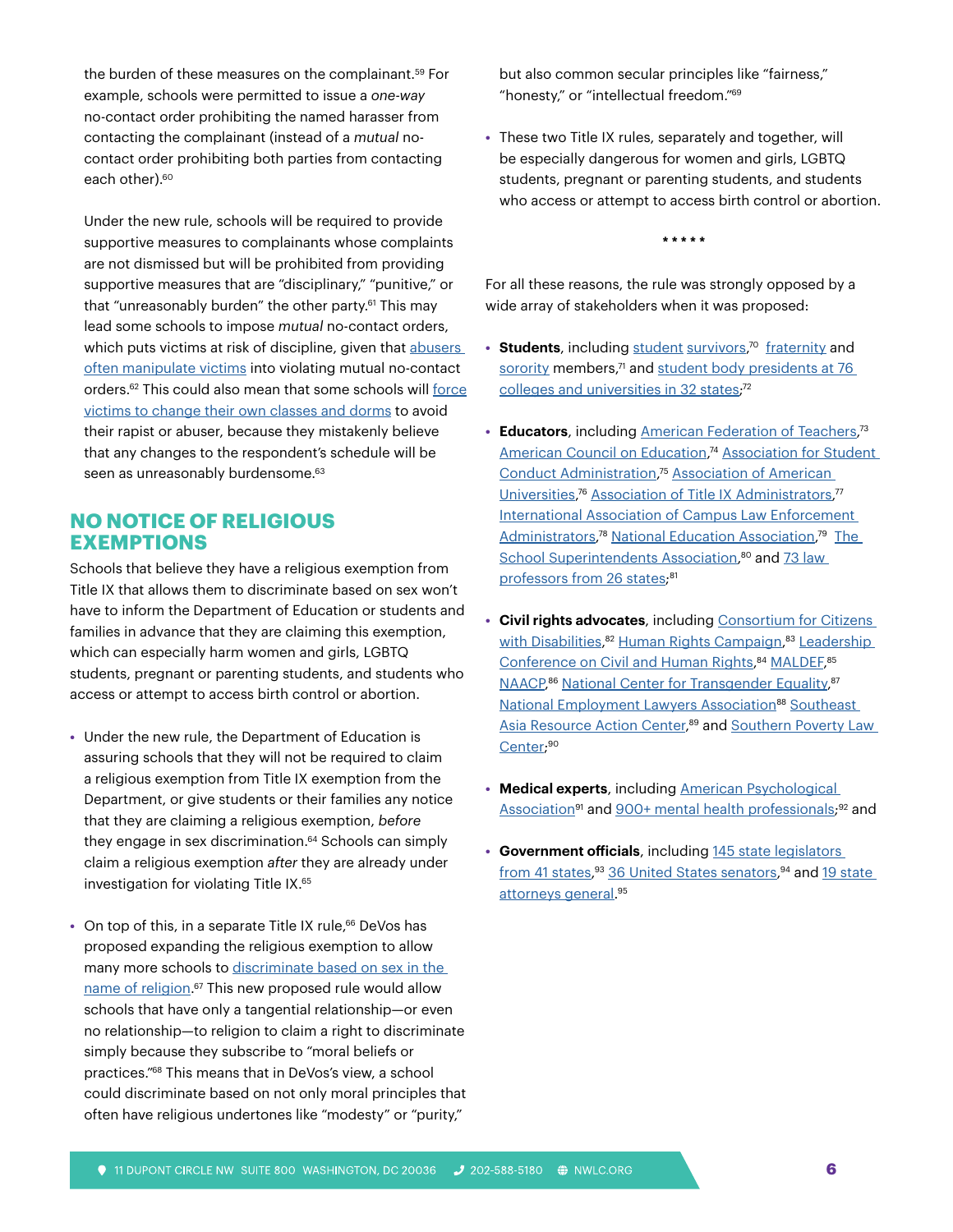- **1** Dep't of Educ., *Nondiscrimination on the Basis of Sex in Education Programs or Activities Receiving Federal Financial Assistance,* 85 Fed. Reg. 30026 (May 19, 2020), https://www.federalregister.gov/d/2020-10512.
- **2** While the Department has stated that schools can choose to address dismissed sexual harassment complaints under "another provision" of the school's code of conduct, it has not provided any details on how that "non-Title IX policy" would work. *E.g*., 85 Fed. Reg. at 30154, 30289.
- **3** Dep't of Educ., Office for Civil Rights, *Revised Sexual Harassment Guidance: Harassment of Students by School Employees, Other Students, or Third Parties*, at 5 (Jan. 2001) [hereinafter 2001 Guidance], https://www2.ed.gov/about/offices/list/ocr/docs/shguide.pdf (schools are responsible for addressing sexual harassment if it is "sufficiently serious to deny or limit a student's ability to participate in or benefit from the school's program," regardless of where it occurs). *See also* Dep't of Educ., Office for Civil Rights, *Questions and Answers on Campus Sexual Misconduct*, 1 n.3 (Sept. 22, 2017) [hereinafter 2017 Guidance], https://www2.ed.gov/about/offices/list/ ocr/docs/qa-title-ix-201709.pdf ("Schools are responsible for redressing a hostile environment that occurs on campus even if it relates to off-campus activities"); Dep't of Educ., Office for Civil Rights, *Questions and Answers on Title IX and Sexual Violence*, 29 (Apr. 29, 2014) [hereinafter 2014 Guidance], https://www2.ed.gov/about/ offices/list/ocr/docs/qa-201404-title-ix.pdf ("a school must process all complaints of sexual violence, regardless of where the conduct occurred"); Dep't of Educ., Office of Civil Rights, *Dear Colleague Letter: Sexual Violence*, 4 (Apr. 4, 2011) [hereinafter 2011 Guidance], https://ww2ed.gov/about/offices/list/ocr/letters/colleague-201104. pdf ("If a student files a complaint with the school, regardless of where the conduct occurred, the school must process the complaint in accordance with its established procedures.").
- **4** 34 C.F.R. §§ 106.44(a), 106.45(b)(3)(i); 85 Fed. Reg. at 30105, 30199.
- **5** Letter from 76 College and University Student Body Presidents to Betsy DeVos, Sec'y, Dep't of Educ., at 1 (Jan. 30, 2019) [hereinafter Letter from 76 College and University Student Body Presidents], https://assu.stanford.edu/sites/g/files/sbiybj6236/f/student\_body\_presidents\_comment\_on\_title\_ix\_proposal\_1.pdf.
- **6** *E.g.*, Letter from Asa Jungreis, President, Alpha Epsilon Pi Fraternity, University of California, Davis to Dep't of Educ. (Jan. 28, 2019) [hereinafter Letter from A UC Davis Fraternity President], https://www.regulations.gov/document?D=ED-2018-OCR-0064-11081.
- **7** *E.g.*, Letter from A Sorority at the University of California Davis to Dep't of Educ. (Jan. 29, 2019) [hereinafter Letter from A UC Davis Sorority], https://www.regulations. gov/document?D=ED-2018-OCR-0064-11790.
- **8** Letter from The School Superintendents Association to Betsy DeVos, Sec'y, Dep't of Educ., at 5 (Jan. 22, 2019) [hereinafter Letter from The School Superintendents Association], https://aasa.org/uploadedFiles/AASA\_Blog(1)/AASA%20Title%20IX%20Comments%20Final.pdf.
- Letter from American Council on Education on behalf of 61 Higher Education Associations to Betsy DeVos, Sec'y, Dept. of Educ., at 16 (Jan. 30, 2019) [hereinafter Letter from 61 Higher Education Associations], https://www.acenet.edu/Documents/Comments-to-Education-Department-on-Proposed-Rule-Amending-Title-IX-Regulations. pdf.
- **10** Letter from International Association of Campus Law Enforcement Administrators to Betsy DeVos, Sec'y, Dep't of Educ., at 4 (Jan. 28, 2019) [hereinafter Letter from Campus Law Enforcement Administrators], https://www.regulations.gov/document?D=ED-2018-OCR-0064-10515.
- **11** 2001 Guidance, *supra* note 3, at 10, 12, 13.
- **12** *Id*. at 13.
- **13** 34 C.F.R. § 106.30(a) (defining "actual knowledge"); *see also* § 106.44(a).
- **14** Letter from 21 Ohio State University Survivors to Betsy DeVos, Sec'y, Dep't of Educ., and Kenneth L. Marcus, Ass't Sec'y for Civil Rights, Dep't of Educ., at 3 (Jan. 30, 2019), https://www.publicjustice.net/wp-content/uploads/2019/01/Comments-of-Ohio-State-Survivors-on-Title-IX-NPRM.pdf; Letter from 82 Student Survivors of Larry Nassar at Michigan State University, George Tyndall at University of Southern California, and Richard Strauss at Ohio State University to Betsy DeVos, Sec'y, Dep't of Educ., and Kenneth L. Marcus, Ass't Sec'y for Civil Rights, Dep't of Educ., at 2 (Nov. 1, 2018), https://www.publicjustice.net/wp-content/uploads/2018/11/November-1- Survivor-Letter-to-ED.pdf.
- **15** Letter from 5 Student Affairs Associations to Kenneth L. Marcus, Ass't Sec'y for Civil Rights, Dep't of Educ., at 7 (Jan. 29, 2019) [hereinafter Letter from 5 Student Affairs Associations], https://www.regulations.gov/document?D=ED-2018-OCR-0064-11689.
- **16** 2001 Guidance, *supra* note 3, at 2.
- **17** 34 C.F.R. § 106.30(a) (defining "sexual harassment"); *see also* § 106.45(b)(3)(i). Note: The new rule does not create new Title IX protections against domestic violence, dating violence, and stalking. Title IX prohibits all forms of *sex-based* harassment, which includes non-sexual conduct associated with domestic violence, dating violence, and stalking.
- **18** Letter from Pepper Hamilton LLP on behalf of 24 Private Liberal Arts Colleges and Universities to Betsy DeVos, Sec'y, Dep't of Educ., at 16 (Jan. 30, 2019) [Letter from Letter from 24 Private Liberal Arts Colleges and Universities], https://www.wesleyan.edu/inclusion/dc/PH%20Comment%20Letter%20to%20Department%20of%20 Education.pdf.
- **19** Letter from The School Superintendents Association, *supra* note 8, at 4.
- **20**34 C.F.R. § 106.30(a) (defining "formal complaint").
- **21** § 106.45(b)(3)(ii).
- **22** 34 C.F.R. § 106.30(a) (defining "formal complaint"); *see also* §§ 106.44(b), 106.45.
- **23**2001 Guidance, *supra* note 3, at 15-16.
- **24**34 C.F.R. § 106.44(a); *see also* § 106.44(b)(2).
- **25** Letter from The School Superintendents Association, *supra* note 8, at 4.
- **26**Letter from National Education Association to Brittany Bull, Dep't of Educ., at 9 (Jan. 30, 2019) [hereinafter Letter from National Education Association], http://www.nea. org/assets/docs/NEA%20Comment%20Letter%20RE%20ED-2018-OCR-0064.pdf.

**27** *Id*. at 9.

- **28**2014 Guidance, *supra* note 3, at 31-32; 2011 Guidance, *supra* note 3, at 12.
- **29**2014 Guidance, *supra* note 3, at 28; 2011 Guidance, *supra* note 3, at 10. *See also* 2001 Guidance, *supra* note 3, at 21 ("because legal standards for criminal investigations are different, police investigations or reports may not be determinative of whether harassment occurred under Title IX and do not relieve the school of its duty to respond promptly and effectively").

**30**34 C.F.R. § 106.45(b)(5)(vi)-(vii).

**31** 34 C.F.R. § 106.45(b)(1)(v).

- **32** *See* Dep't of Health & Human Servs., Admin. for Children & Families, Child Welfare Info. Gateway, *Mandatory Reporters of Child Abuse and Neglect* (2019), https://www. childwelfare.gov/topics/systemwide/laws-policies/statutes/manda.
- **33**Letter from Know Your IX to Kenneth L. Marcus, Ass't Sec'y for Civil Rights, Dep't of Educ., at 42-46 (Jan. 30, 2019) [hereinafter Letter from Know Your IX], https:// actionnetwork.org/user\_files/user\_files/000/029/219/original/Know\_Your\_IX\_Comment\_on\_Proposed\_Title\_IX\_Rule\_(1).pdf.
- **34**Letter from 19 State Attorneys General to Betsy DeVos, Sec'y, Dep't of Educ., at 36 (Jan. 30, 2019) [hereinafter Letter from 19 State Attorneys General], https://www. nj.gov/oag/newsreleases19/Title-IX\_Comments.pdf.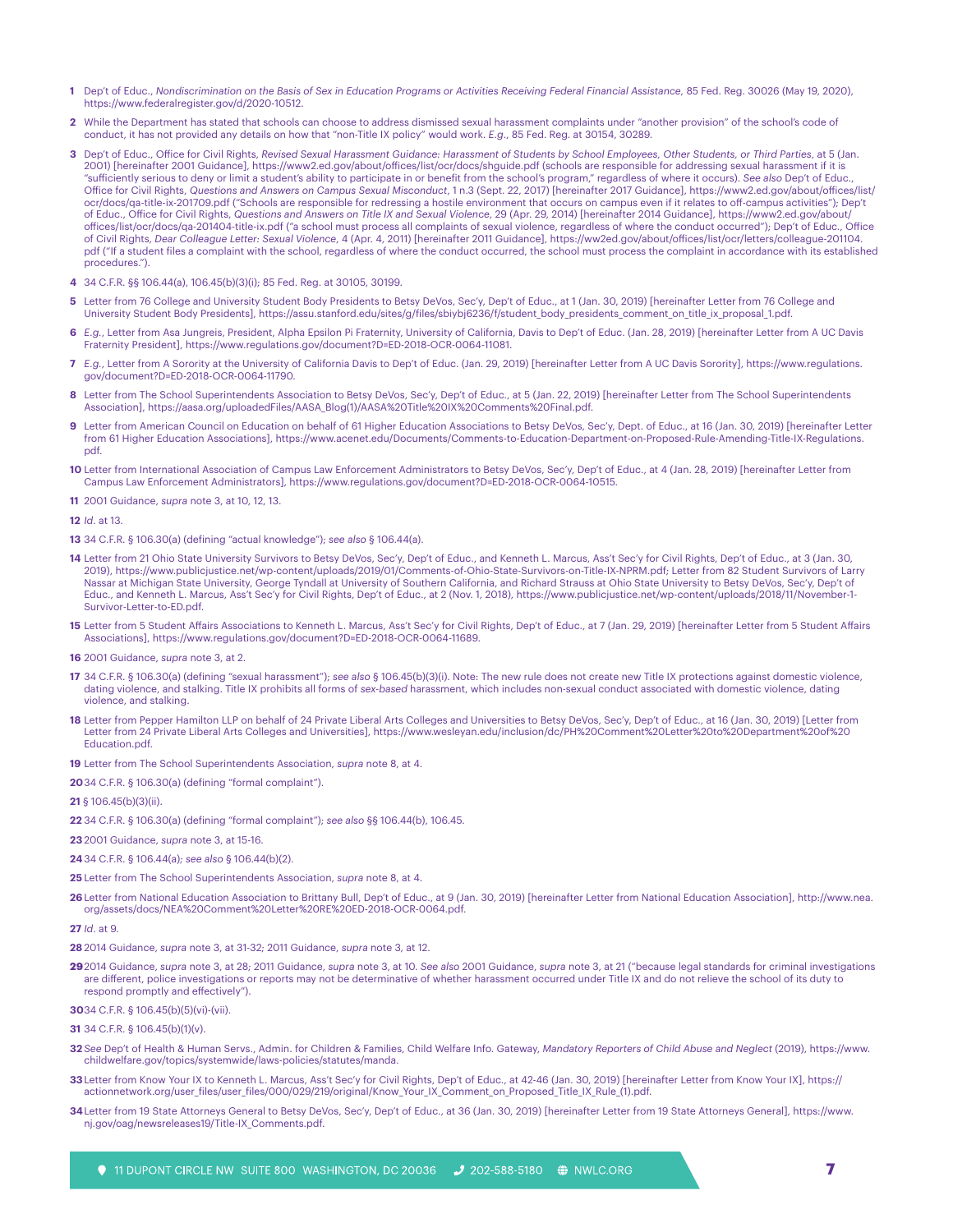#### 34 C.F.R. § 106.45(b)(1)(iv).

Letter from 19 State Attorneys General, *supra* note 34, at 35.

Letter from Campus Law Enforcement Administrators, *supra* note 10, at 6.

2014 Guidance, *supra* note 3, at 31; 2011 Guidance, *supra* note 3, at 12.

34 C.F.R. § 106.45(b)(6)(i).

85 Fed. Reg. at 30346, 30347, 30349.

*Id*. at 30349.

*Id*. at 30344, 30345.

*Id*. at 30248, 30351, 30358.

- 34 C.F.R. § 106.45(b)(6)(ii); 85 Fed. Reg. at 30488, 30493.
- *Goss v. Lopez*, 419 U.S. 565, 566, 579 (1975) (holding that students in public schools facing short-term suspensions require only "some kind of" "oral or written notice" and "some kind of hearing"); see also id. at 583 (holding that a 10-day suspension does not require "the opportunity to secure counsel, to confront and cross-examine witnesses supporting the charge, or to call his own witnesses to verify his version of the incident").

*E.g.*, Letter from Know Your IX, *supra* note 33, at 34.

Letter from 61 Higher Education Associations, *supra* note 9, at 10.

Letter from 24 Private Liberal Arts Colleges and Universities, *supra* note 18, at 13.

Letter from 19 State Attorneys General, *supra* note 34, at 40-41.

2014 Guidance, *supra* note 3, at 13, 26; 2011 Guidance, *supra* note 3, at 10-11.

 Letter from Leadership Conference on Civil and Human Rights to Kenneth L. Marcus, Ass't Sec'y for Civil Rights, Dep't of Educ., at 7 (Jan. 30, 2019) [hereinafter Letter from Leadership Conference on Civil and Human Rights], http://civilrightsdocs.info/pdf/policy/letters/2019/Joint-Comment-Title-IX-NPRM-01302019-Final.pdf.

 Letter from National Women's Law Center to Kenneth L. Marcus, Ass't Sec'y for Civil Rights, Dep't of Educ., at 33 (Jan. 30, 2019) [hereinafter Letter from National Women's Law Center], https://nwlc-ciw49tixgw5lbab.stackpathdns.com/wp-content/uploads/2019/02/NWLC-Title-IX-NPRM-Comment.pdf.

34 C.F.R. § 106.45(b)(1)(vii).

2011 Guidance, *supra* note 3, at 8; 2001 Guidance, *supra* note 3, at 21.

34 C.F.R. § 106.45(b)(9).

*E.g*., Letter from Know Your IX, *supra* note 33, at 39.

Letter from 76 College and University Student Body Presidents, *supra* note 5, at 2.

2014 Guidance, *supra* note 3, at 32-33; 2011 Guidance, *supra* note 3, at 16-17; 2001 Guidance, *supra* note 3, at 16.

2014 Guidance, *supra* note 3, at 33; 2011 Guidance, *supra* note 3, at 15-16.

2011 Guidance, *supra* note 3 ("the school may prohibit the alleged perpetrator from having any contact with the complainant pending the results of the school's investigation").

34 C.F.R. § 106.30(a) (defining "supportive measures").

Letter from National Women's Law Center, *supra* note 52, at 22.

Letter from 36 U.S. Senators to Betsy DeVos, Sec'y, Dep't of Educ., at 6-7 (Jan. 30, 2019) [hereinafter Letter from 36 U.S. Senators], https://www.help.senate.gov/imo/ media/doc/013019%20Proposed%20Title%20IX%20reg%20caucus%20letter.pdf.

34 C.F.R. § 106.12(b).

#### *Id*.

85 Fed. Reg. 3190.

 National Women's Law Center, NWLC Submits Comment Opposing Betsy DeVos's Title IX Proposal to Enable Sex Discrimination in the Name of Religion (Feb. 18, 2020), https://nwlc.org/resources/nwlc-submits-comment-opposing-betsy-devoss-title-ix-proposal-to-enable-sex-discrimination-in-the-name-of-religion.

#### *Id*. at 15, 21.

*Id*. at 21.

*E.g*., Letter from Know Your IX, *supra* note 33; Letter from End Rape on Campus to Kenneth L. Marcus, Ass't Sec'y for Civil Rights, Dep't of Educ. (Jan. 30, 2019), https:// static1.squarespace.com/static/51f82234e4b097de73d1a373/t/5c526bce21c67c217bba88a5/1548905423597/End+Rape+on+Campus+Comment.pdf.

*E.g*., Letter from a UC Davis Fraternity President, *supra* note 6; Letter from a UC Davis Sorority, *supra* note 7.

Letter from 76 College and University Student Body Presidents, *supra* note 5.

Letter from American Federation of Teachers to Brittany Bull, Dep't of Educ. (Jan. 30, 2019), https://www.regulations.gov/document?D=ED-2018-OCR-0064-9123.

Letter from 61 Higher Education Associations, *supra* note 9.

Letter from 5 Student Affairs Associations, *supra* note 15.

- Letter from Association of American Universities to Brittany Bull, Dep't of Educ. (Jan. 24, 2019), https://www.aau.edu/sites/default/files/AAU-Files/Key-Issues/Higher-Education-Regulation/AAU-Title-IX-Comments-1-24-19.pdf.
- Letter from Association of Title IX Administrators to Betsy DeVos, Sec'y, Dep't of Educ. (Jan. 28, 2019), https://cdn.atixa.org/website-media/o\_atixa/wp-content/ uploads/2012/01/18120231/ATIXA-NPRM-Comments-FInal.pdf.

Letter from Campus Law Enforcement Administrators, *supra* note 10.

Letter from National Education Association, *supra* note 26.

- Letter from The School Superintendents Association, *supra* note 8.
- Letter from 73 Law Professors to Dep't of Educ. (Jan. 30, 2019), https://www.regulations.gov/document?D=ED-2018-OCR-0064-11900.
- Letter from Consortium for Citizens with Disabilities to Dep't of Educ. (Jan. 30, 2019), https://nacdd.org/wp-content/uploads/2019/01/Final-CCD-Title-IXcomments-1.30.19.pdf.